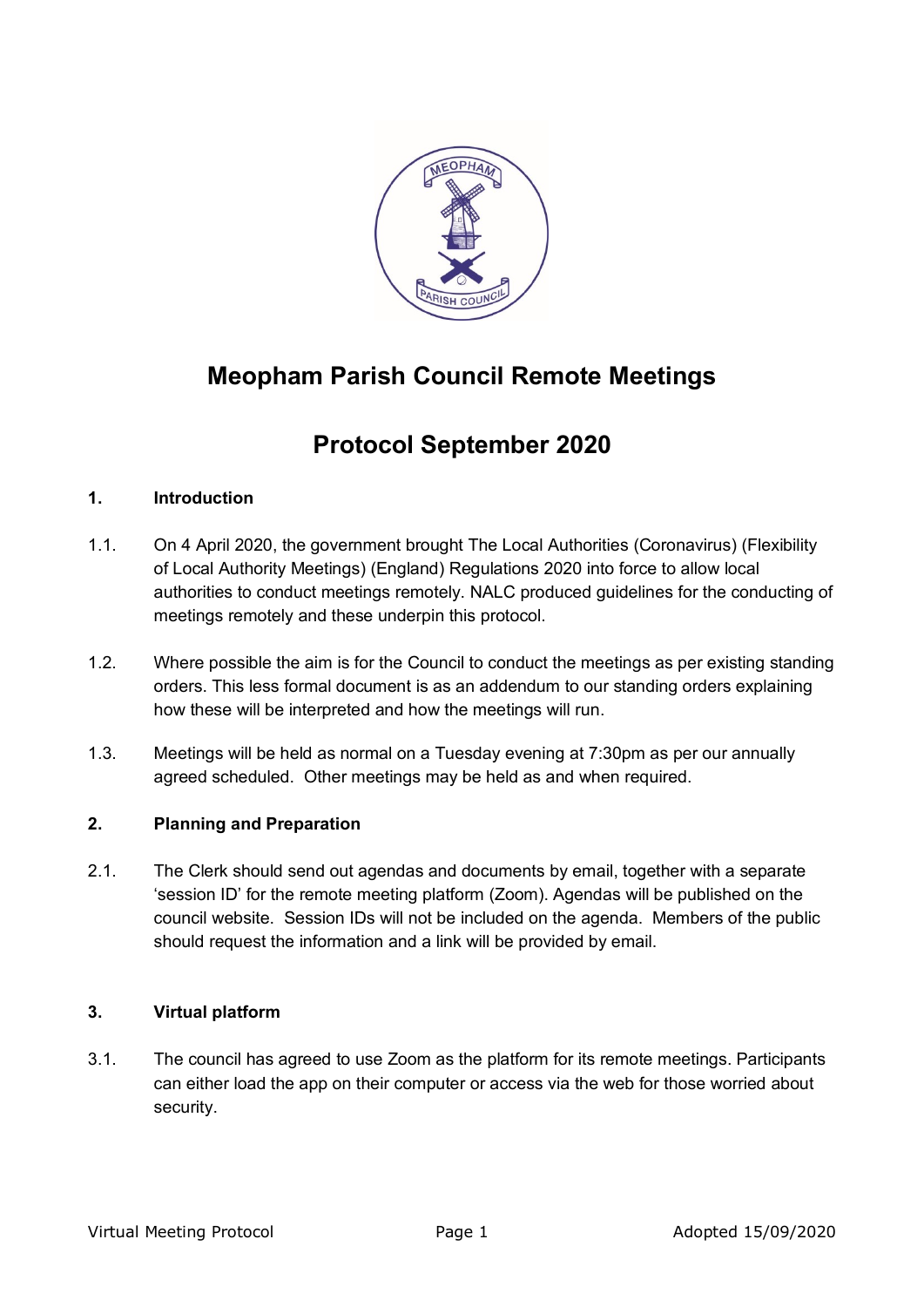3.2. All councillors have confirmed they have access to appropriate hardware such as laptops, tablets or mobile phones.

### **4. Council and Committee Meetings**

- 4.1. All attendees will join a Waiting Room prior to the meeting and wait to be admitted by the Clerk
- 4.2. Councillors should check that their microphone and speaker are working
- 4.3. During the meeting, councillors should have their microphone on mute unless they wish to speak, to avoid any background noise
- 4.4. To help manage the meeting, the Chairman will:
	- 4.4.1. Explain how the meeting will run at the begining of each meeting and how and when attendees and members of the public can speak.
	- 4.4.2. Consider whether to mute all particpants and unmute people when they ask to speak (by a show of hands). This decision will be depedent on the number of participants in the meeting.
- 4.5. A member of the council, by prior agrement, will be appointed to co-host the meeting with the Clerk
- 4.6. The Clerk can record the meeting at any time, should the Chairman request this. Closed sessions will not be recorded.

### **5. Council discussions**

- 5.1. The Chairman of the Council or Committee should still chair the relevant meeting.
- 5.2. The Chairman should consider the following options at the start of each meeting:-
	- The Chairman will consider whether to mute everyone when they are not speaking to help keep background noise to a minimum which will improve everyone's ability to hear the discussions. This may not be necessary in smaller meetings.
	- Councillors will raise their hands when they wish to speak or use the hand icon. For larger meetings, typing on the Chat option could be used.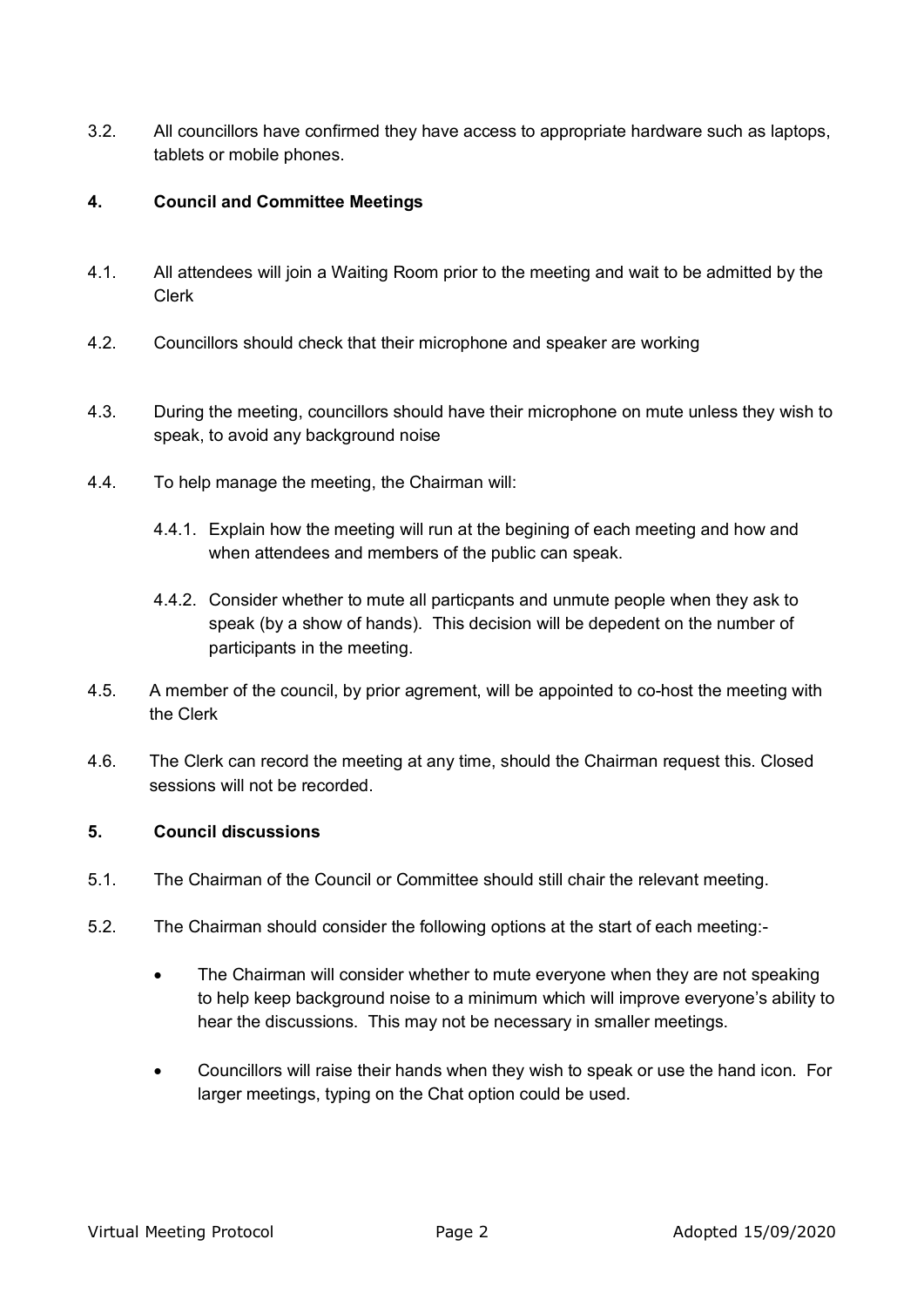- The Chairman should ask everyone to state their name before they start speaking in larger meetings so that it is always clear who is speaking.
- Some individuals may have technical issues that mean that they 'leave 'the meeting', if for example their internet connection means that they are cut off. Zoom is very clear on who is present, and the Clerk will note who is present during the meeting as normal.
- It is important that when an item is introduced each Councillor has the opportunity to speak at least once on that item. The Chairman will ask everyone if they have had the opportunity to speak on the matter.
- Another option might be for the Chairman to read from a list of councillors names and ask them in turn if there is anything they wish to say or ask. This may take more time but allows for a more controlled approach.
- The Chairman will then summarize the item.

# **6. Voting**

- 6.1. Councillors will vote by raising hands as in a physical meeting
- 6.2. The Chairman or Clerk will then read back the votes of the council so that everyone is sure their vote has been recorded correctly
- 6.3. The Chairman should make sure that every vote is clear and unambiguous

# **7. Meeting Papers/Documents**

- 7.1. Paper copies will not be provided to councillors.
- 7.2. Electronic copies of documents can either be viewed on a second separate device, if available, or the screen can be split to view both the meeting and your papers.
- 7.3. It is also possible for the host to share their screen and display papers for attendees, if requested

# **8. Behaviours and Conduct**

8.1. The required standards of behaviour and discussion are the same whether in remote or face-to-face meetings. Everyone in the meeting will need to be respectful and compassionate towards one another and comply with the Council's Code of Conduct.

#### 9. **Declaring Interests**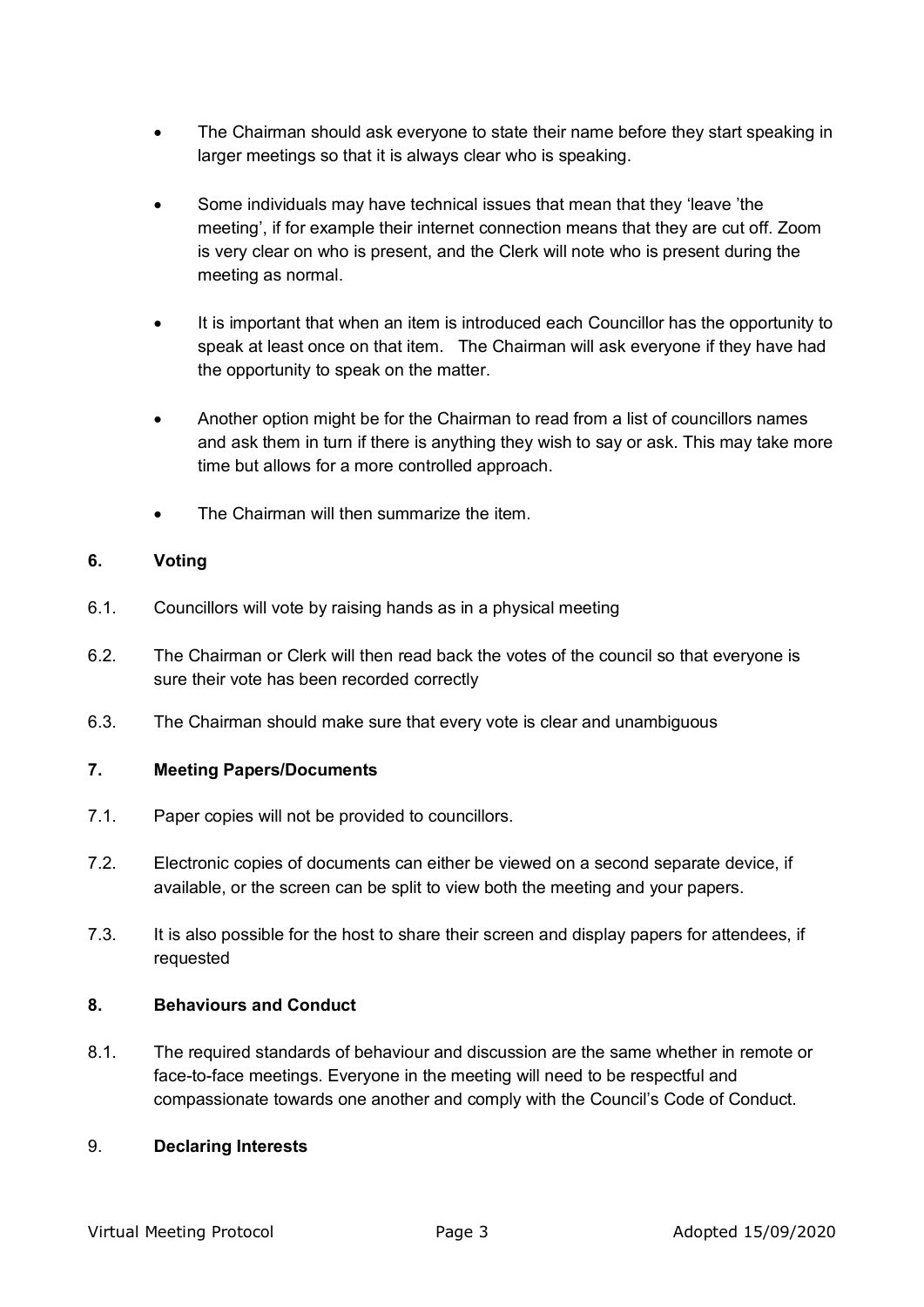- 9.1. The Council will need to consider how it will manage councillors leaving meetings if they have an interest and do not wish to be part of the meeting, particularly if they consider there will be negative public perception if they remain.
- 9.2. Therefore, the Chairman will mute the audio and blank the picture for any Councillor who has declared an interest. The Councillor will be able to hear the discussion but not take part.
- 9.3. If a Councillor has a Disclosable Pecuniary Interest, they will "leave" the meeting and wait in the "waiting room" while discussion on the topic takes place. They will be allowed back into the meeting once the item has been discussed.
- 9.4. At the end of the item the Chairman will invite the Councillor to rejoin the meeting.

## 10. **Confidential Items**

- 10.1. These should be at the end of a meeting
- 10.2. The Clerk will remove non councillors from the meeting to allow the confidential session to continue

#### **11. Public Partipation**

- 11.1. Council meetings must still be advertised, and the public have a right to observe.
- 11.2. Members of the public must contact the clerk to ask for the meeting code which will be emailed to them prior to the meeting.
- 11.3. The Chairman or Clerk should also take a note who wishes to speak, from the public, to ensure that no one is missed out.
- 11.4. When a member of the public contacts the Clerk prior to the meeting, they should indicate on which item on the agenda they wish to speak about, if any.
- 11.5. Once a member of the public has been admitted to the meeting, they must be muted until such time they are permitted to speak. At this time, the Chairman will indicate that they speak. They should be muted for the rest of the meeting unless further questions need to be answered.
- 11.6. Once the public speaking session is over only Councillors will be able to speak. The Chairman should explain this to the members of the public at the end of the public session.